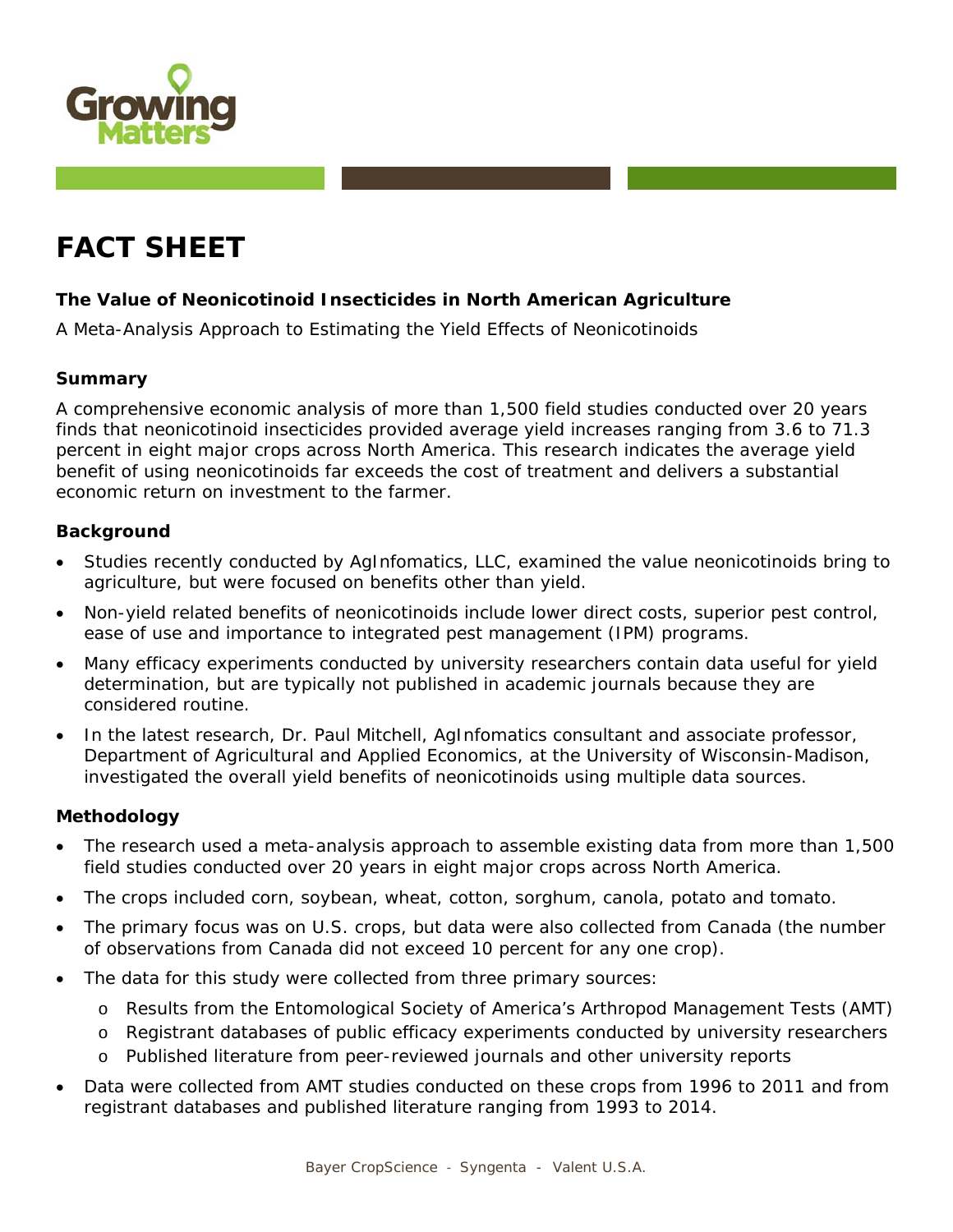- The analysis focused on the nitroguanidine neonicotinoid insecticides clothianidin, dinotefuran, imidacloprid and thiamethoxam, which are among the most widely used neonicotinoid active ingredients in Canada and the United States.
- For this research the insecticide active ingredients were not differentiated, but were evaluated either as "neonicotinoid" or "non-neonicotinoid."

# **Key Findings**

- When compared to untreated controls, the research showed that neonicotinoids provided a substantial (and statistically significant) yield increase in all eight crops examined.
	- o With the exception of soybeans, all of the crops evaluated showed a double-digit percentage increase in yield when neonicotinoids were used.
	- o The highest average yield increase was found in potatoes (71%), while the lowest average increase was found in soybeans (3.6%).
	- o Soybean yield benefit exceeded \$20 per acre, based on today's market prices, representing nearly a 3 to 1 return on investment.
- When compared with non-neonicotinoid insecticides, the average yield benefits of neonicotinoids were higher than those treated with other insecticides.

|         | <b>Neonicotinoids</b><br><b>Compared to</b><br><b>Untreated Control</b> |                                              | <b>Neonicotinoids</b><br><b>Compared to Non-</b><br><b>Neonicotinoid</b><br><b>Insecticide</b> |                                              |
|---------|-------------------------------------------------------------------------|----------------------------------------------|------------------------------------------------------------------------------------------------|----------------------------------------------|
| Crop    | <b>Total No. of</b><br><b>Observations</b>                              | Average<br>Yield<br><b>Benefit</b><br>$(\%)$ | <b>Total No. of</b><br><b>Observations</b>                                                     | Average<br>Yield<br><b>Benefit</b><br>$(\%)$ |
| Corn    | 774                                                                     | 17.4%                                        | 429                                                                                            | 4.4%                                         |
| Soybean | 718                                                                     | 3.6%                                         | 216                                                                                            | 0.2%                                         |
| Wheat   | 396                                                                     | 16.8%                                        | 122                                                                                            | 2.4%                                         |
| Cotton  | 746                                                                     | 16.9%                                        | 591                                                                                            | 0.7%                                         |
| Canola  | 178                                                                     | 34.8%                                        | 111                                                                                            | 9.7%                                         |
| Sorghum | 162                                                                     | 20.1%                                        | 77                                                                                             | 5.9%                                         |
| Potato  | 306                                                                     | 71.3%                                        | 109                                                                                            | 12.6%                                        |
| Tomato  | 63                                                                      | 23.2%                                        |                                                                                                |                                              |

o In corn, canola, wheat, sorghum and potato comparisons, these differences were statistically significant.

 *Note: Data for tomato competitive comparisons were unavailable* 

• This study clearly demonstrates that neonicotinoids deliver substantial yield benefits to growers across a variety of commodity and specialty crops.